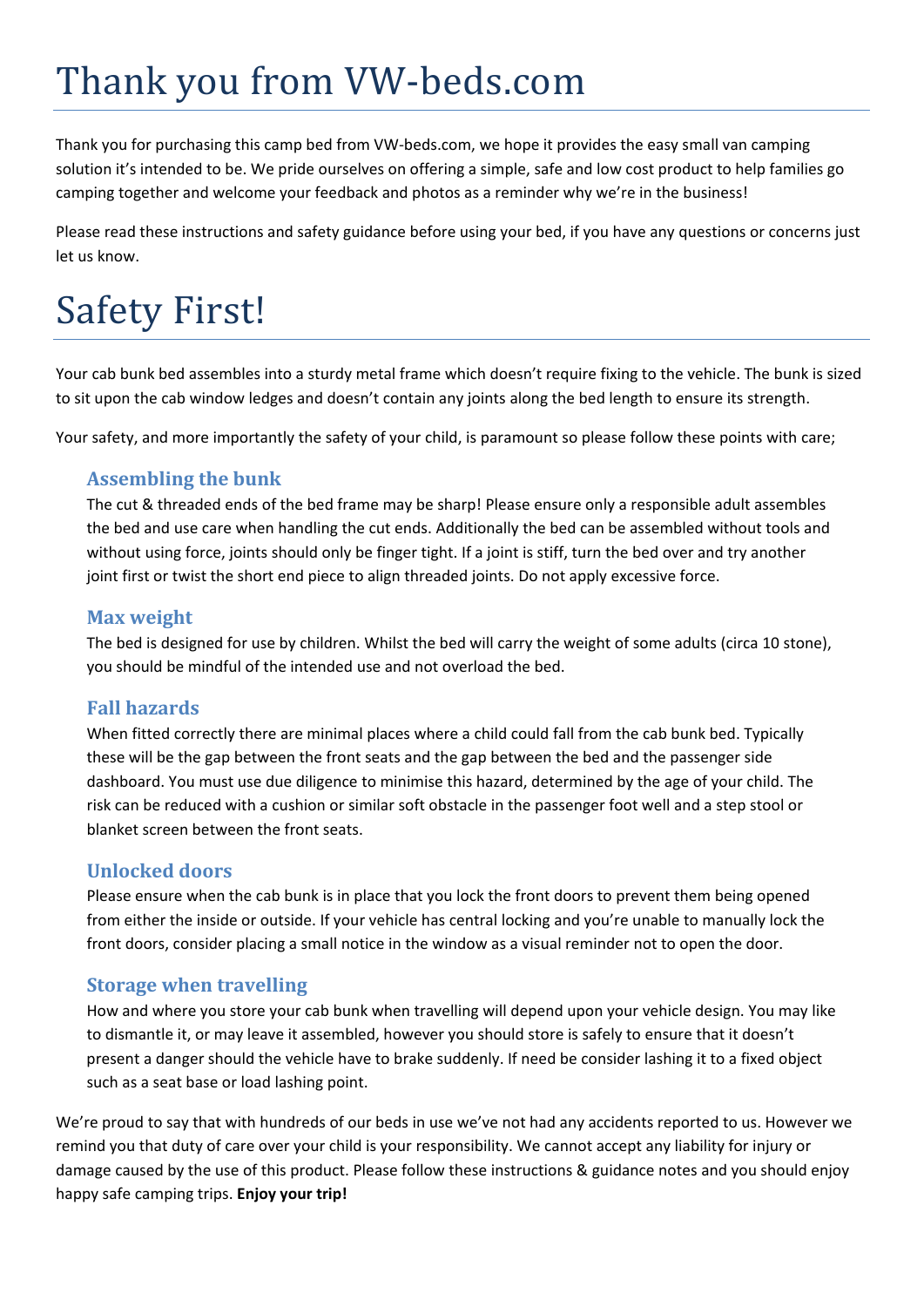# How to assemble your cab bunk bed

The bed consists of 7 parts;

- 2 "long" sides with 90 degree bends at either end
- 2 "short" ends with 2 threaded couplers on each end
- 1 canvas bed surface
- 2 foam pads to cushion short ends against the windows

- 1. Take the 2 long sides & 1 short end.
- 2. With the coupler fully screwed flush on the short end, butt the short end to a long side and unscrew the coupler to cover the thread on the long side. The joint need only be finger tight.
- 3. Repeat to join the other long side creating a large "U" shape.
- 4. Note! It is important that the threaded coupler covers as much of the thread on BOTH the short end and long side as possible to create a strong ioint.
- 5. Slide the open ends of the metal frame into the long casings of the canvas bed.
- 6. Fit the  $2^{nd}$  short end piece in the same manner as the first to complete the frame with the canvas cover fitted to it as pictured.
- 7. If the threads do not line up, twist the short end a little to align the threads, which should screw on easily.

#### F**itting in the van**

Open the passenger door and slide the bed to rest on the driver side window ledge. Remember to lock the door! If your vehicle has a sliding door, support the bed with your arm through the open sliding door and carefully close the passenger door so the bed rests on it's window ledge. If you do not have a sliding door, wind the passenger window down to approx one inch above the ledge and support the bed through the open window. With the bed fitted on the 2 window ledges, close the window and lock the door.

A foot stool is a handy accessory to help little people climb into bed!



© southwest discounts

discounts